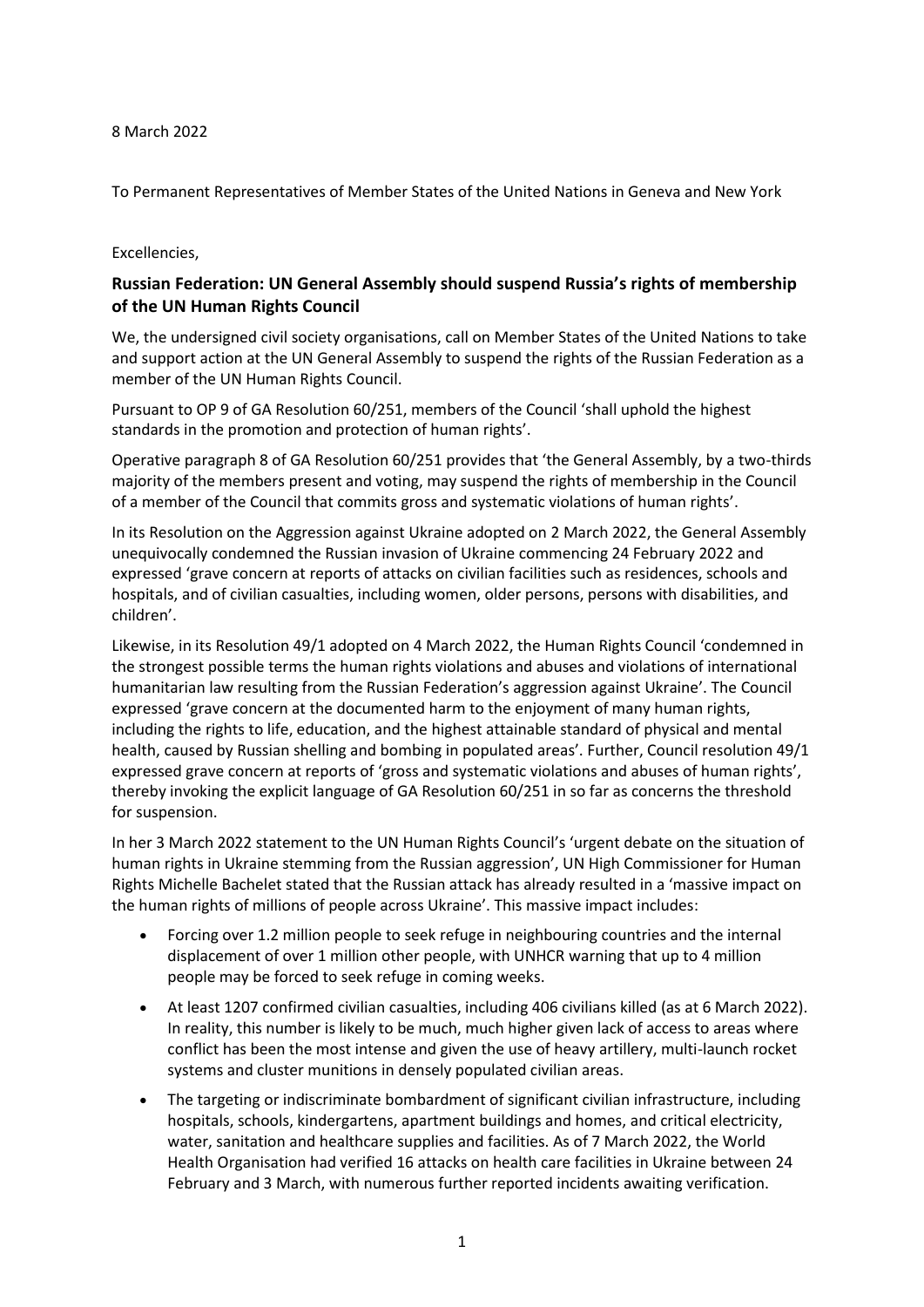On 28 February 2022, the Prosecutor of the International Criminal Court announced the opening of an investigation into the situation in Ukraine, in light of prima facie evidence of possible war crimes and crimes against humanity. On 2 March 2022, he confirmed the receipt of 39 state party referrals of the situation in Ukraine, which will help expedite the investigation. It is very clear that the invasion itself constitutes the crime of aggression.

On 3 March 2022, it was reported that Russia has drawn up plans for public executions in captured Ukrainian cities to deter any further resistance, while on 4 March Russian forces fired heavy artillery at Europe's largest nuclear reactor.

In Russia itself, authorities have arbitrarily arrested and detained over 12,700 peaceful anti-war protesters, with reports of excessive use of force by Russian authorities. Authorities have also sought to censor reporting of the war in Ukraine and to silence those media outlets and individuals who speak out against Russia's invasion of Ukraine, including through blocking media websites, threats of criminal prosecution under 'fake news' and 'high treason' charges and other means. Two new laws, adopted and brought into force on 4 March, criminalise independent war reporting and protesting the war, with penalties of up to 15 years in prison. The laws make it illegal to spread 'fake news' about the Russian armed forces, to call for an end to their deployment and to support sanctions against Russian targets.

Taken together, it is indisputable that the Russian Federation is committing widespread and systematic violations of international human rights law, which continues to apply throughout the territory of Ukraine during the armed conflict, both in Ukraine and in Russia. This includes violations of the rights to life, self-determination, liberty and security of person, freedom of movement, expression, association and assembly, freedom from arbitrary interference with privacy and the home, protection of the family, and the rights to health, housing, education, sanitation and water. All this in a context in which the Russian aggression constitutes a flagrant violation of the purposes and principles of the UN Charter, including as set out in the Preamble and articles 2(3), 2(4) and 33(1).

The Russian Federation's continued membership of the UN Human Rights Council is likely to bring the Council into disrepute. Indeed, it is difficult to conceive of circumstances to which the suspension procedure set out in OP 8 of GA Resolution 60/251 were more intended to apply than the case of one Member State launching an illegal war of aggression in violation of the territorial integrity and sovereignty of another Member State with the result of massive loss of life and other gross and systematic human rights violations.

We urge you to uphold the UN Charter, the authority of the General Assembly and the integrity of the Human Rights Council by taking and supporting action to suspend the rights of membership of the Russian Federation of the Human Rights Council.

Yours sincerely

- 1. African Centre for Democracy and Human Rights Studies
- 2. Albanian Helsinki Committee
- 3. ARTICLE 19
- 4. Asian Forum for Human Rights and Development (FORUM-ASIA)
- 5. Belarusian Helsinki Committee
- 6. Bulgarian Helsinki Committee
- 7. Cairo Institute for Human Rights Studies
- 8. Centre for Civil Liberties (Ukraine)
- 9. Centre for Civil and Political Rights (CCPR Centre)
- 10. Centro de Estudios Legales y Sociales (CELS) (Argentina)
- 11. Child Rights Connect
- 12. CIVICUS: World Alliance for Citizen Participation